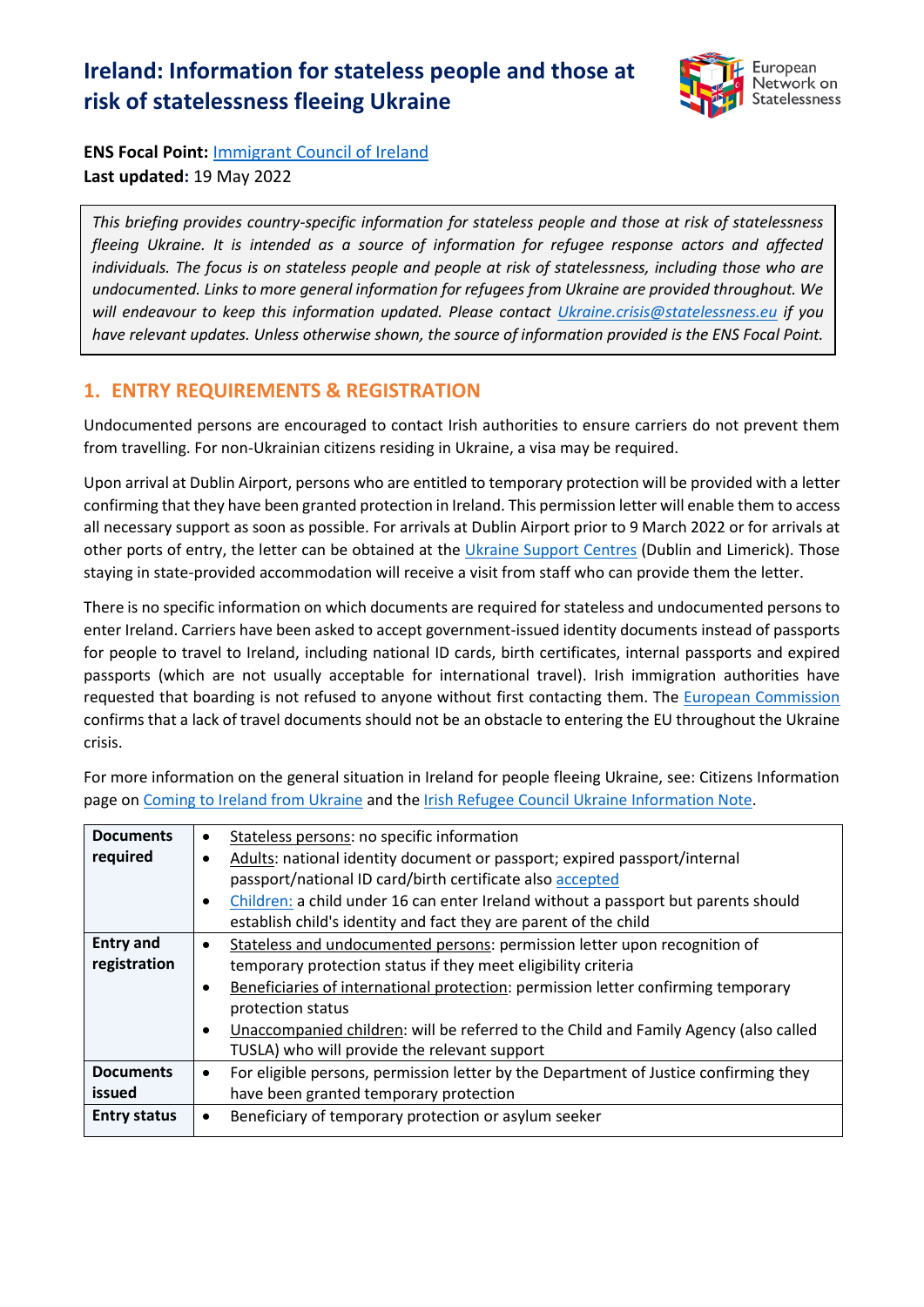## **2. ROUTES TO INTERNATIONAL PROTECTION**

Ireland offers three forms of protection: refugee status, subsidiary protection, and temporary protection. The Temporary Protection Directive has been implemented into Irish law. Stateless persons may apply for all forms of protection, subject to eligibility criteria.

The Irish authorities will not return any individuals to Ukraine during the war. People who are not eligible for temporary protection may still apply for international protection in Ireland. The Irish Government has indicated that people who were residing in Ukraine without a permanent residence permit will be assisted to return to their country of origin if it is safe for them to do so (unless Ukraine is their country of origin), with the support of the International Organisation for Migration.

|                                                                  | <b>Refugee Status</b>                                                                                                                                                                                                                                                                                     | <b>Subsidiary Protection</b>                                                                                                                                                                                      | <b>Temporary protection</b>                                                                                                                                                                                                                                                                                                                                            |
|------------------------------------------------------------------|-----------------------------------------------------------------------------------------------------------------------------------------------------------------------------------------------------------------------------------------------------------------------------------------------------------|-------------------------------------------------------------------------------------------------------------------------------------------------------------------------------------------------------------------|------------------------------------------------------------------------------------------------------------------------------------------------------------------------------------------------------------------------------------------------------------------------------------------------------------------------------------------------------------------------|
| What is it?                                                      | Protection under the 1951<br>Convention Relating to the<br><b>Status of Refugees</b>                                                                                                                                                                                                                      | For persons who do not<br>qualify as a refugee but the<br><b>International Protection</b><br>Office of Ireland considers<br>that they face a real risk of<br>suffering serious harm in<br>their country of origin | Temporary protection for<br>eligible persons fleeing the<br>war in Ukraine                                                                                                                                                                                                                                                                                             |
| <b>Can stateless</b><br>and/or<br>undocumented<br>persons apply? | Yes                                                                                                                                                                                                                                                                                                       | Yes                                                                                                                                                                                                               | Yes, if they meet eligibility<br>criteria (i.e., beneficiaries<br>of international protection<br>or equivalent national<br>protection in Ukraine, and<br>their family members; or<br>permanent residence in<br>Ukraine and cannot return<br>to country of origin);<br>unclear whether<br>undocumented persons are<br>eligible and how they can<br>apply for protection |
| Where to<br>apply?                                               | The application must be<br>made in person as soon as<br>possible on arrival, either at<br>the airport or seaport<br>where the person arrived in<br>Ireland or after entry to<br>Ireland at the International<br>Protection Office (IPO),<br><b>Irish Naturalisation and</b><br><b>Immigration Service</b> | Same as Refugee Status                                                                                                                                                                                            | Dublin Airport, or at one of<br>the Ukrainian Support<br>Centres in Cork, Dublin,<br>Limerick or Rosslare Port                                                                                                                                                                                                                                                         |
| Procedure &<br>rights                                            | The authorities will<br>consider whether the<br>person qualifies for a<br>refugee declaration (or a<br>subsidiary protection<br>declaration); applicants<br>complete a preliminary<br>interview; all available<br>documents relevant to the<br>claim should be provided to                                | Same as Refugee Status                                                                                                                                                                                            | Upon arrival at a reception<br>hub, applicant will be given<br>a permission letter by the<br>Department of Justice<br>confirming they have been<br>granted temporary<br>protection                                                                                                                                                                                     |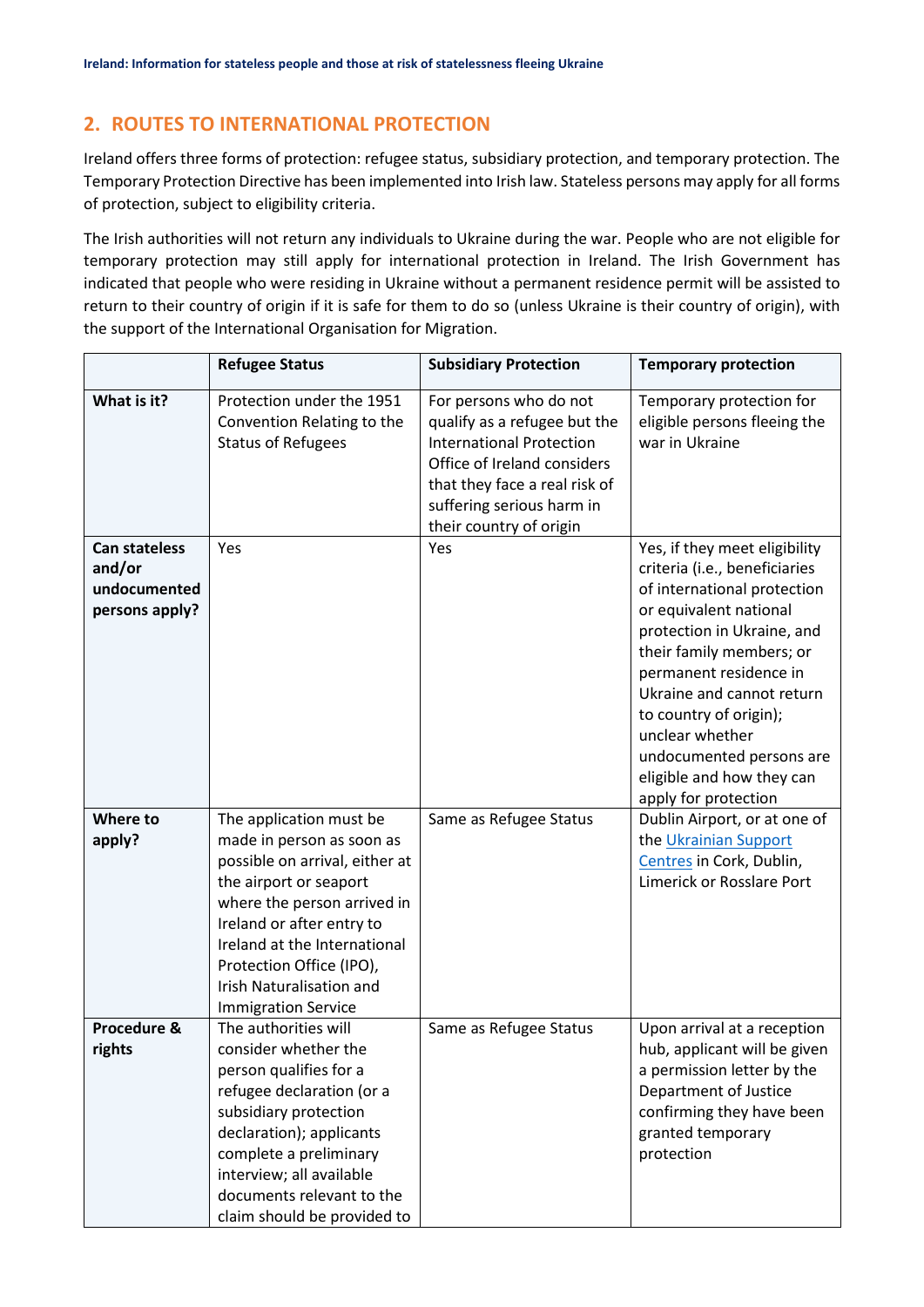|                                   | the IPO (passports, identity<br>cards, birth/marriage/<br>school certificates,<br>membership cards and any<br>other documents)                                                                                                                                            |                        |                                                                                                                                                                                                                                                                                                                                                                   |
|-----------------------------------|---------------------------------------------------------------------------------------------------------------------------------------------------------------------------------------------------------------------------------------------------------------------------|------------------------|-------------------------------------------------------------------------------------------------------------------------------------------------------------------------------------------------------------------------------------------------------------------------------------------------------------------------------------------------------------------|
| <b>Rights upon</b><br>recognition | On the same basis as Irish<br>nationals: right to work,<br>access to education and<br>training, medical care and<br>social security, right to<br>reside in Ireland for a<br>minimum of 3 years<br>(renewable), to travel to<br>and from Ireland, and a<br>travel document | Same as Refugee Status | Legal permission to reside<br>in Ireland for 1 year; right<br>to a Personal Public Service<br>Number (PPSN);<br>employment and self-<br>employment; suitable<br>accommodation or<br>assistance in obtaining<br>housing; school if they are<br>children under 18 years;<br>social welfare income<br>supports; healthcare<br>services; right to apply for<br>asylum |

For more information, see:

- Citizens Information[, Coming to Ireland from Ukraine,](https://www.citizensinformation.ie/en/moving_country/asylum_seekers_and_refugees/the_asylum_process_in_ireland/coming_to_ireland_from_ukraine.htmlhttps:/www.citizensinformation.ie/en/moving_country/asylum_seekers_and_refugees/the_asylum_process_in_ireland/coming_to_ireland_from_ukraine.html) [Temporary Protection Directive](https://www.citizensinformation.ie/en/moving_country/asylum_seekers_and_refugees/the_asylum_process_in_ireland/temporary_protection_directive.html)
- Irish Government[, Help page on Ukraine,](https://www.gov.ie/en/campaigns/bc537-irelands-response-to-the-situation-in-ukraine/) [Temporary protection](https://www.gov.ie/en/publication/0f773-temporary-protection/)
- **Irish Refugee Council, [Ukraine Information Note](https://www.irishrefugeecouncil.ie/ukraine-information-note)**
- Department of Justice, [FAQs for Ukraine Nationals and Residents of Ukraine](https://www.irishimmigration.ie/faqs-for-ukraine-nationals-and-residents-of-ukraine/)
- International Protection Office in Ireland[, Home page,](http://www.ipo.gov.ie/) [Information booklet for Applicants for](http://www.ipo.gov.ie/en/IPO/InfoBookletNew.pdf/Files/InfoBookletNew.pdf)  [International Protection](http://www.ipo.gov.ie/en/IPO/InfoBookletNew.pdf/Files/InfoBookletNew.pdf)
- European Commission, [Information for people fleeing the war in Ukraine](https://ec.europa.eu/info/strategy/priorities-2019-2024/stronger-europe-world/eu-solidarity-ukraine/eu-assistance-ukraine/information-people-fleeing-war-ukraine_en)
- European Council on Refugees and Exiles, [Information Sheet](https://ecre.org/wp-content/uploads/2022/03/Information-Sheet-%E2%80%93-Access-to-territory-asylum-procedures-and-reception-conditions-for-Ukrainian-nationals-in-European-countries.pdf)
- EU Asylum Agency, [Who is Who in International Protection, Temporary Protection overview](https://whoiswho.euaa.europa.eu/temporary-protection)
- KIND & Child Circle, [Note on unaccompanied children fleeing Ukraine](https://supportkind.org/wp-content/uploads/2022/03/Note-on-Unaccompanied-Children-Fleeing-from-Ukraine_Updated.pdf)
- Right to Protection, [Who are stateless persons who fled Ukraine after the Russian invasion on 24 of](https://r2p.org.ua/stateless-persons-fled-ukraine-after-2022/?lang=en)  [February, 2022](https://r2p.org.ua/stateless-persons-fled-ukraine-after-2022/?lang=en)

### **3. STATELESSNESS DETERMINATION AND PROTECTION STATUS**

For stateless people, it is important to determine both a claim for international protection and their statelessness. Each application should be assessed and both types of status should be explicitly recognised so that even if international protection ceases, the person remains entitled to protection as a stateless person. Statelessness determination should be conducted either in parallel with or following the refugee status determination, with due regard to the primacy of the asylum claim and the principle of confidentiality for refugees in statelessness determination procedures. For more information, see: [ENS briefing on statelessness](https://index.statelessness.eu/sites/default/files/ENS-Statelessness_determination_and_protection_in_Europe-Sep_2021.pdf)  [determination & protection in Europe.](https://index.statelessness.eu/sites/default/files/ENS-Statelessness_determination_and_protection_in_Europe-Sep_2021.pdf)

In Ireland there is no dedicated statelessness determination procedure and there is no official guidance on how to determine or claim statelessness. Statelessness may be identified in the context of other administrative procedures, such as immigration, international protection, or nationality related procedures. However, statelessness determination is not the specific objective of these mechanisms and regularisation rarely leads to any rights linked to statelessness *per se*. The protection available to stateless migrants therefore depends on the rights attached to the type of residence or protection status the person can acquire and is usually not in line with the 1954 Convention and international human rights law. There is a facilitated route to